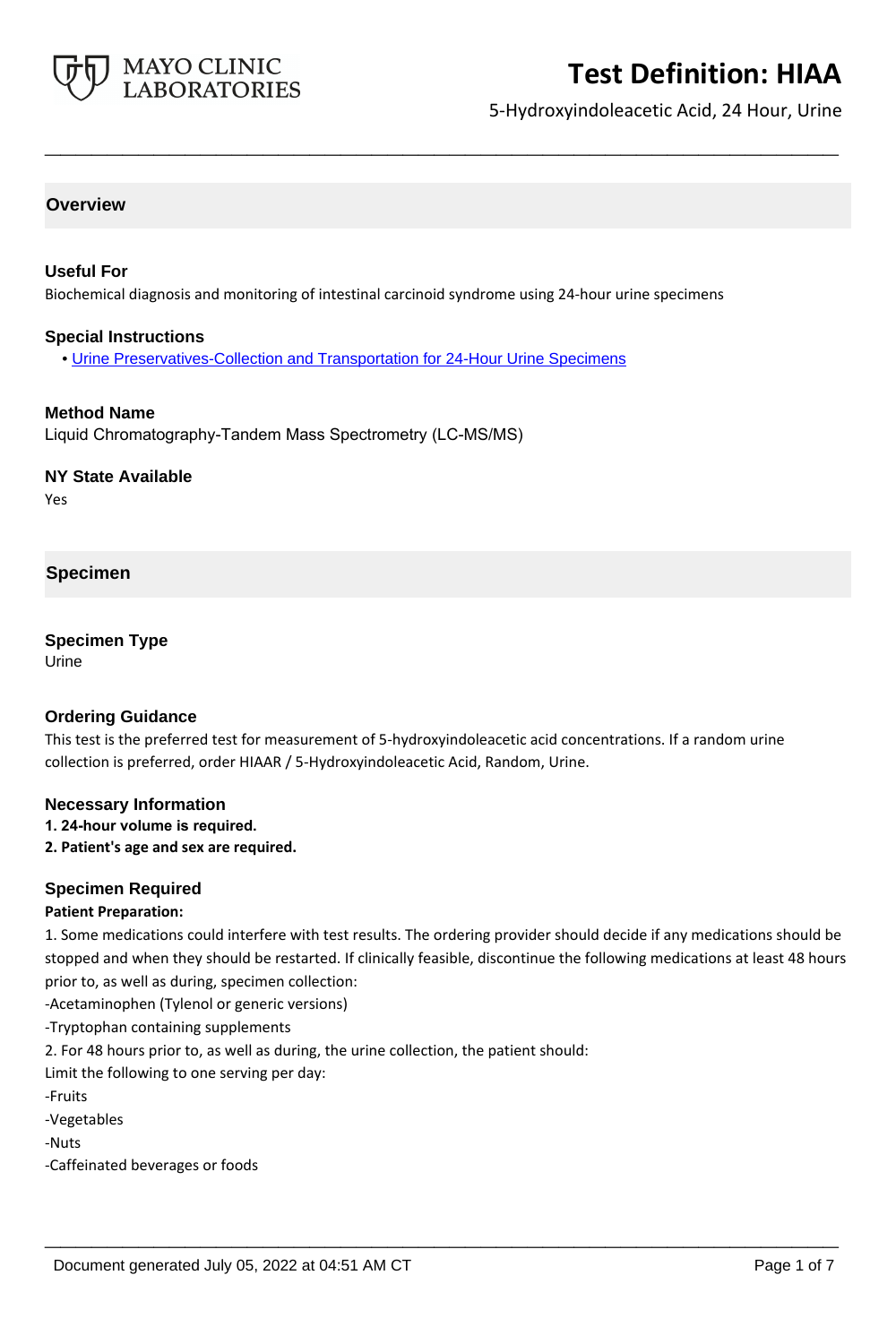

5-Hydroxyindoleacetic Acid, 24 Hour, Urine

**Supplies:** Urine Tubes, 10 mL (T068)

**Container/Tube:** Plastic, 10-mL urine tube

**Specimen Volume:** 5 mL

**Collection Instructions:**

1. Collect a 24-hour urine specimen.

2. Add 25 mL of 50% acetic acid as preservative at start of collection. Use 15 mL of 50% acetic acid for children <5 years old.

**\_\_\_\_\_\_\_\_\_\_\_\_\_\_\_\_\_\_\_\_\_\_\_\_\_\_\_\_\_\_\_\_\_\_\_\_\_\_\_\_\_\_\_\_\_\_\_\_\_\_\_**

**Additional Information:** See [Urine Preservatives-Collection and Transportation for 24-Hour Urine Specimens](https://www.mayocliniclabs.com/it-mmfiles/Urine_Preservatives-Collection_and_Transportation_for_24-Hour_Urine_Specimens.pdf) in Special Instructions for multiple collections.

## **Forms**

If not ordering electronically, complete, print, and send an [Oncology Test Request](https://www.mayocliniclabs.com/it-mmfiles/oncology-request-form.pdf) (T729) with the specimen.

## **Urine Preservative Collection Options**

**Note:** The addition of preservative or application of temperature controls **must occur within 4 hours of completion** of the collection.

| Ambient               | No        |
|-----------------------|-----------|
| Refrigerate           | ОK        |
| Frozen                | OK        |
| 50% Acetic Acid       | Preferred |
| <b>Boric Acid</b>     | OK        |
| Diazolidinyl Urea     | No        |
| 6M Hydrochloric Acid  | OK        |
| <b>6M Nitric Acid</b> | OK        |
| Sodium Carbonate      | OK        |
| Thymol                | OK        |
| Toluene               | OK        |

## **Specimen Minimum Volume**

1 mL

# **Reject Due To**

All specimens will be evaluated at Mayo Clinic Laboratories for test suitability.

## **Specimen Stability Information**

| <b>Specimen Type</b> | <b>Temperature</b>       | <b>Time</b> | <b>Special Container</b> |
|----------------------|--------------------------|-------------|--------------------------|
| Urine                | Refrigerated (preferred) | 56 davs     |                          |
|                      | Frozen                   | 365 days    |                          |

**\_\_\_\_\_\_\_\_\_\_\_\_\_\_\_\_\_\_\_\_\_\_\_\_\_\_\_\_\_\_\_\_\_\_\_\_\_\_\_\_\_\_\_\_\_\_\_\_\_\_\_**

# **Clinical & Interpretive**

## **Clinical Information**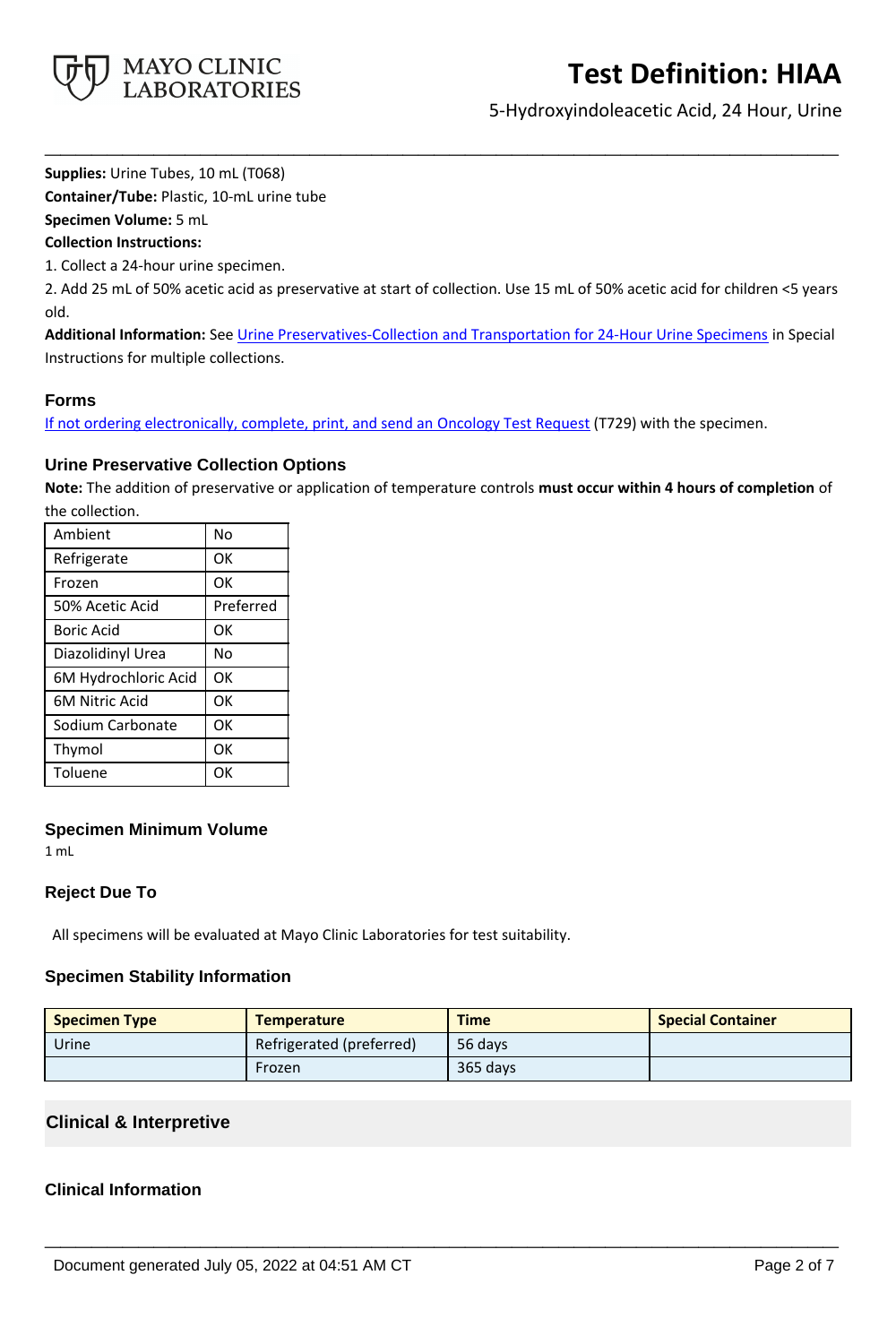

5-Hydroxyindoleacetic Acid, 24 Hour, Urine

5-Hydroxyindoleacetic acid (5-HIAA) is the major metabolite of serotonin and is excreted in the urine. Intestinal carcinoid tumors, along with neuroendocrine tumors, can produce excess amounts of 5-HIAA and serotonin, especially in individuals with carcinoid syndrome. Carcinoid syndrome is characterized by carcinoid tumors, flushing, heart disease, and hepatomegaly.

**\_\_\_\_\_\_\_\_\_\_\_\_\_\_\_\_\_\_\_\_\_\_\_\_\_\_\_\_\_\_\_\_\_\_\_\_\_\_\_\_\_\_\_\_\_\_\_\_\_\_\_**

**\_\_\_\_\_\_\_\_\_\_\_\_\_\_\_\_\_\_\_\_\_\_\_\_\_\_\_\_\_\_\_\_\_\_\_\_\_\_\_\_\_\_\_\_\_\_\_\_\_\_\_**

Measurement of 5-HIAA in a 24-hour urine specimen can diagnose carcinoid disease with a high specificity.

## **Reference Values**

|            | 5-HIAA, mg/24 hour     |              |
|------------|------------------------|--------------|
|            | 99th percentile cutoff |              |
| Age        | Female                 | Male         |
| $<$ or =23 | $<$ or =2.7            | $<$ or =2.3  |
| months     |                        |              |
| 24-35      | $<$ or =3.0            | $<$ or =2.6  |
| months     |                        |              |
| 3 years    | $< or = 3.2$           | $<$ or =2.9  |
| 4 years    | $< or = 3.4$           | $<$ or =3.2  |
| 5 years    | $<$ or =3.6            | $<$ or =3.6  |
| 6 years    | $<$ or =3.8            | $<$ or =3.9  |
| 7 years    | $<$ or =4.0            | $>$ or =4.2  |
| 8 years    | $<$ or =4.2            | $<$ or =4.5  |
| 9 years    | $<$ or =4.5            | $>$ or =4.8  |
| 10 years   | $<$ or =4.7            | $<$ or =5.1  |
| 11 years   | $<$ or =4.9            | $<$ or =5.3  |
| 12 years   | $< or = 5.2$           | $<$ or =5.6  |
| 13 years   | $< or = 5.4$           | $<$ or =5.8  |
| 14 years   | $<$ or =5.6            | $<$ or =6.1  |
| 15 years   | $<$ or =5.7            | $>$ or =6.3  |
| 16 years   | $>$ or =5.9            | $>$ or =6.4  |
| 17 years   | $<$ or =6.0            | $>$ or =6.6  |
| 18 years   | $>$ or =6.0            | $>$ or =6.7  |
| 19 years   | $<$ or =6.1            | $>$ or =6.8  |
| 20 years   | $<$ or =6.1            | $>$ or =6.9  |
| 21 years   | $>$ or =6.2            | $<$ or =6.9  |
| 22 years   | $>$ or =6.2            | $>$ or =7.0  |
| 23 years   | $>$ or =6.2            | $>$ or =7.0  |
| 24 years   | $>$ or =6.3            | $<$ or =7.1  |
| 25 years   | $>$ or =6.3            | $>$ or =7.2  |
| 26 years   | $>$ or =6.3            | $< or = 7.2$ |
| 27 years   | $>$ or =6.4            | $< or = 7.3$ |
| 28 years   | $>$ or =6.4            | $>$ or =7.4  |
| 29 years   | $>$ or =6.5            | $<$ or =7.5  |
| 30 years   | $>$ or =6.6            | $< or = 7.5$ |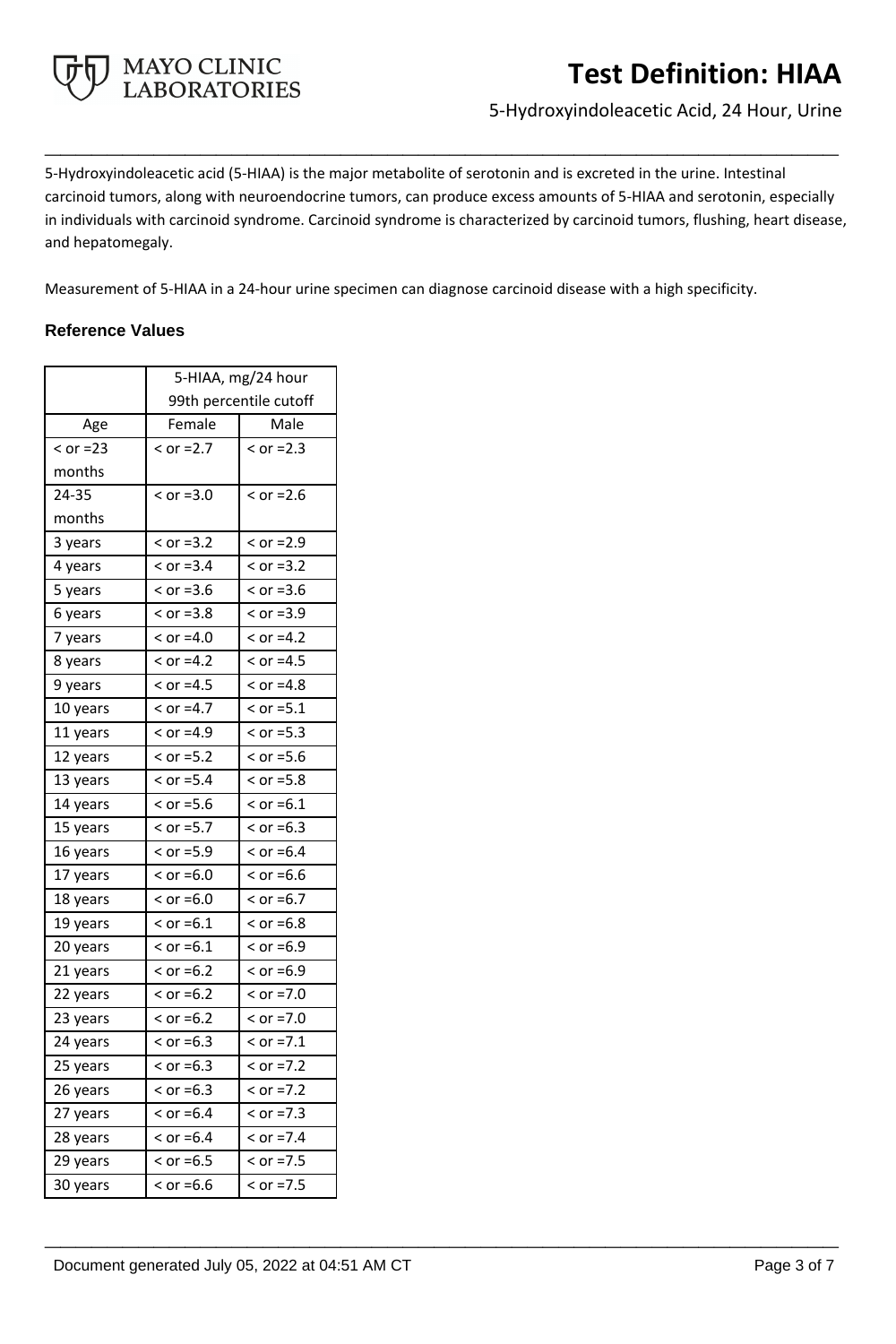

5-Hydroxyindoleacetic Acid, 24 Hour, Urine

**\_\_\_\_\_\_\_\_\_\_\_\_\_\_\_\_\_\_\_\_\_\_\_\_\_\_\_\_\_\_\_\_\_\_\_\_\_\_\_\_\_\_\_\_\_\_\_\_\_\_\_**

| 31 years | $>$ or =6.6  | $>$ or =7.6  |
|----------|--------------|--------------|
| 32 years | $>$ or =6.7  | $< or = 7.7$ |
| 33 years | $<$ or =6.8  | $<$ or =7.7  |
| 34 years | $<$ or =6.8  | $>$ or =7.8  |
| 35 years | $<$ or =6.9  | $<$ or =7.9  |
| 36 years | $<$ or =6.9  | $<$ or =7.9  |
| 37 years | $>$ or =7.0  | $<$ or =8.0  |
| 38 years | $>$ or =7.0  | $<$ or =8.1  |
| 39 years | $>$ or =7.0  | $<$ or =8.2  |
| 40 years | $<$ or =7.1  | $>$ or =8.2  |
| 41 years | $<$ or =7.1  | $<$ or =8.3  |
| 42 years | $<$ or =7.2  | $<$ or =8.4  |
| 43 years | $< or = 7.3$ | $<$ or =8.5  |
| 44 years | $<$ or =7.4  | $<$ or =8.6  |
| 45 years | $<$ or =7.4  | $<$ or =8.7  |
| 46 years | $<$ or =7.5  | $<$ or =8.8  |
| 47 years | $<$ or =7.6  | $<$ or =8.9  |
| 48 years | $<$ or =7.6  | $<$ or =9.0  |
| 49 years | $<$ or =7.7  | $<$ or =9.1  |
| 50 years | $< or = 7.7$ | $<$ or =9.2  |
| 51 years | $>$ or =7.8  | $<$ or =9.3  |
| 52 years | $>$ or =7.8  | $<$ or =9.4  |
| 53 years | $<$ or =7.9  | $<$ or =9.5  |
| 54 years | $<$ or =8.0  | $<$ or =9.6  |
| 55 years | $<$ or =8.1  | $<$ or =9.7  |
| 56 years | $<$ or =8.1  | $<$ or =9.7  |
| 57 years | $>$ or =8.2  | $<$ or =9.8  |
| 58 years | $<$ or =8.3  | $<$ or =9.8  |
| 59 years | $<$ or =8.3  | $<$ or =9.8  |
| 60 years | $<$ or =8.3  | $<$ or =9.9  |
| 61 years | $>$ or =8.3  | $<$ or =9.9  |
| 62 years | $<$ or =8.4  | $<$ or =9.9  |
| 63 years | $>$ or =8.4  | $<$ or =10.0 |
| 64 years | $>$ or =8.4  | $<$ or =10.0 |
| 65 years | $<$ or =8.4  | $<$ or =10.0 |
| 66 years | $<$ or =8.5  | $<$ or =10.1 |
| 67 years | $>$ or =8.5  | $<$ or =10.1 |
| 68 years | $<$ or =8.5  | $<$ or =10.1 |
| 69 years | $<$ or =8.5  | $<$ or =10.2 |
| 70 years | $>$ or =8.5  | $<$ or =10.2 |
| 71 years | $>$ or =8.6  | $<$ or =10.2 |
| 72 years | $<$ or =8.6  | $<$ or =10.2 |
| 73 years | $<$ or =8.5  | $<$ or =10.1 |
| 74 years | $<$ or =8.5  | $<$ or =10.1 |

**\_\_\_\_\_\_\_\_\_\_\_\_\_\_\_\_\_\_\_\_\_\_\_\_\_\_\_\_\_\_\_\_\_\_\_\_\_\_\_\_\_\_\_\_\_\_\_\_\_\_\_**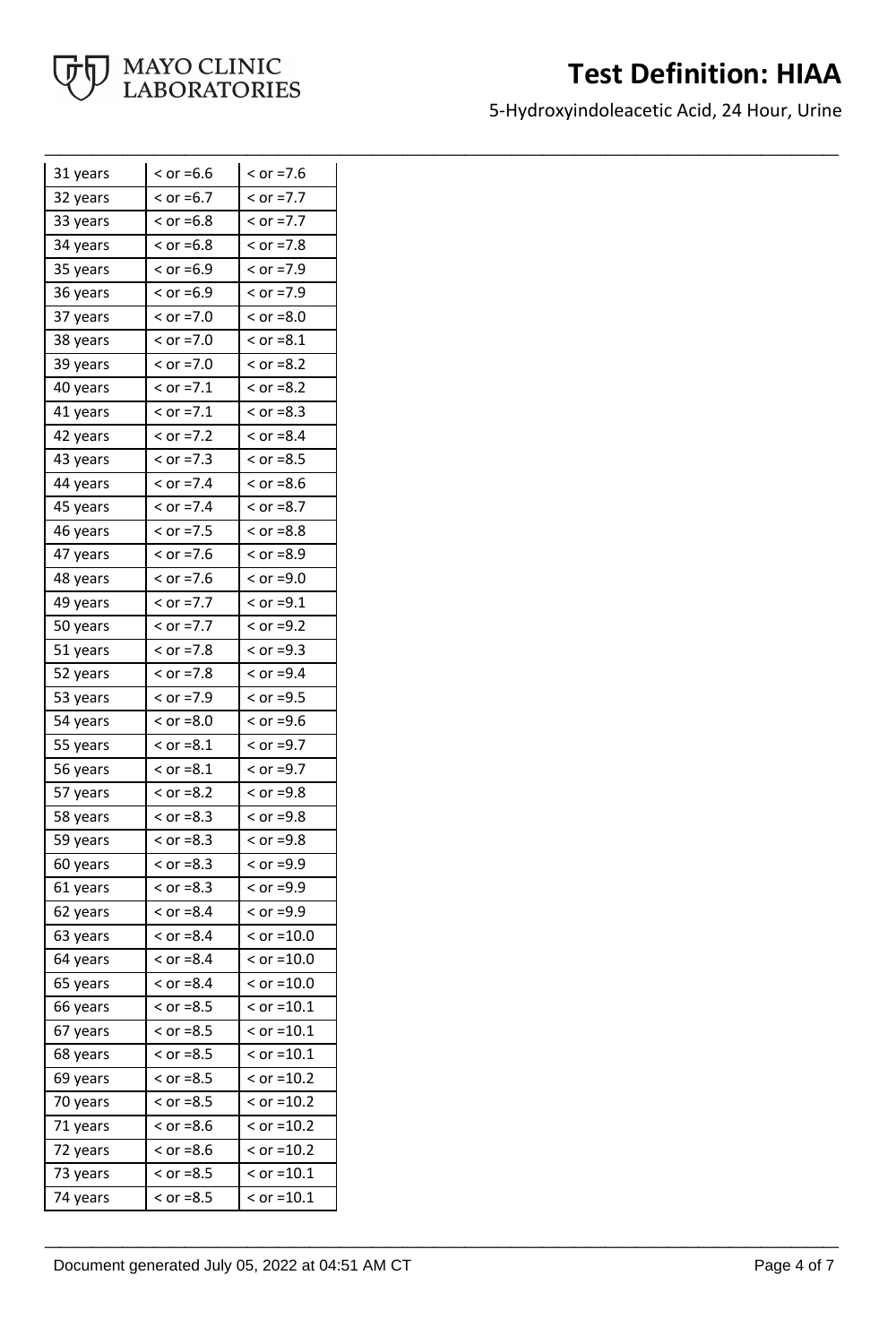

5-Hydroxyindoleacetic Acid, 24 Hour, Urine

| 75 years   | $<$ or =8.6 | $<$ or =10.1 |
|------------|-------------|--------------|
| 76 years   | $>$ or =8.6 | $<$ or =10.0 |
| 77 years   | $>$ or =8.6 | $<$ or =10.0 |
| 78 years   | $>$ or =8.6 | $<$ or =10.0 |
| 79 years   | $<$ or =8.6 | $<$ or =10.0 |
| 80 years   | $>$ or =8.7 | $<$ or =9.9  |
| 81 years   | $<$ or =8.7 | $<$ or =9.9  |
| 82 years   | $<$ or =8.7 | $>$ or =9.9  |
| 83 years   | $<$ or =8.7 | $>$ or =9.9  |
| 84 years   | $>$ or =8.7 | $<$ or =9.9  |
| 85 years   | $>$ or =8.6 | $>$ or =9.8  |
| 86 years   | $>$ or =8.5 | $>$ or =9.8  |
| 87 years   | $<$ or =8.4 | $<$ or =9.7  |
| 88 years   | $>$ or =8.3 | $>$ or =9.7  |
| 89 years   | $>$ or =8.1 | $>$ or =9.5  |
| 90 years   | $<$ or =7.9 | $>$ or =9.4  |
| 91 years   | $>$ or =7.6 | $>$ or =9.2  |
| 92 years   | $>$ or =7.4 | $<$ or =9.0  |
| 93 years   | $<$ or =7.1 | $>$ or =8.8  |
| 94 years   | $>$ or =7.0 | $<$ or =8.7  |
| = 95 years | $>$ or =6.9 | $<$ or =8.6  |

For SI unit Reference Values, see [www.mayocliniclabs.com/order-tests/si-unit-conversion.html](https://www.mayocliniclabs.com/order-tests/si-unit-conversion.html)

#### **Interpretation**

If pharmacological and dietary artifacts have been ruled out, an elevated excretion of 5-hydroxyindoleacetic acid is a probable indicator of the presence of a serotonin-producing tumor.

**\_\_\_\_\_\_\_\_\_\_\_\_\_\_\_\_\_\_\_\_\_\_\_\_\_\_\_\_\_\_\_\_\_\_\_\_\_\_\_\_\_\_\_\_\_\_\_\_\_\_\_**

#### **Cautions**

Intake of food with a high content of serotonin (avocados, dates, eggplant, all fruit [including bananas, cantaloupe, grapefruit, kiwi fruit, melons, pineapple, plantains, plums], all nuts [including hickory nuts, butternuts, pecans, walnuts], and tomatoes and tomato products) within 48 hours of the urine collection could result in falsely elevated 5-hydroxyindoleacetic acid (5-HIAA) excretion.

Numerous drugs affect the excretion of 5-HIAA by different mechanisms, including increased serotonin synthesis, metabolism, and release and inhibition of uptake. The following medications can interfere with 5-HIAA results. -Acetaminophen (Tylenol or generic versions)

-Tryptophan containing supplements

Patient should also avoid caffeinated beverages such as tea and coffee or caffeinated foods, such as dark chocolate, for 48 hours before and during specimen collection.

## **Clinical Reference**

1. Grimaldi F, Fazio N, Attanasio R, et al: Italian Association of Clinical Endocrinologists (AME) position statement: a stepwise clinical approach to the diagnosis of gastroenteropancreatic neuroendocrine neoplasms. J Endocrinol Invest.

**\_\_\_\_\_\_\_\_\_\_\_\_\_\_\_\_\_\_\_\_\_\_\_\_\_\_\_\_\_\_\_\_\_\_\_\_\_\_\_\_\_\_\_\_\_\_\_\_\_\_\_**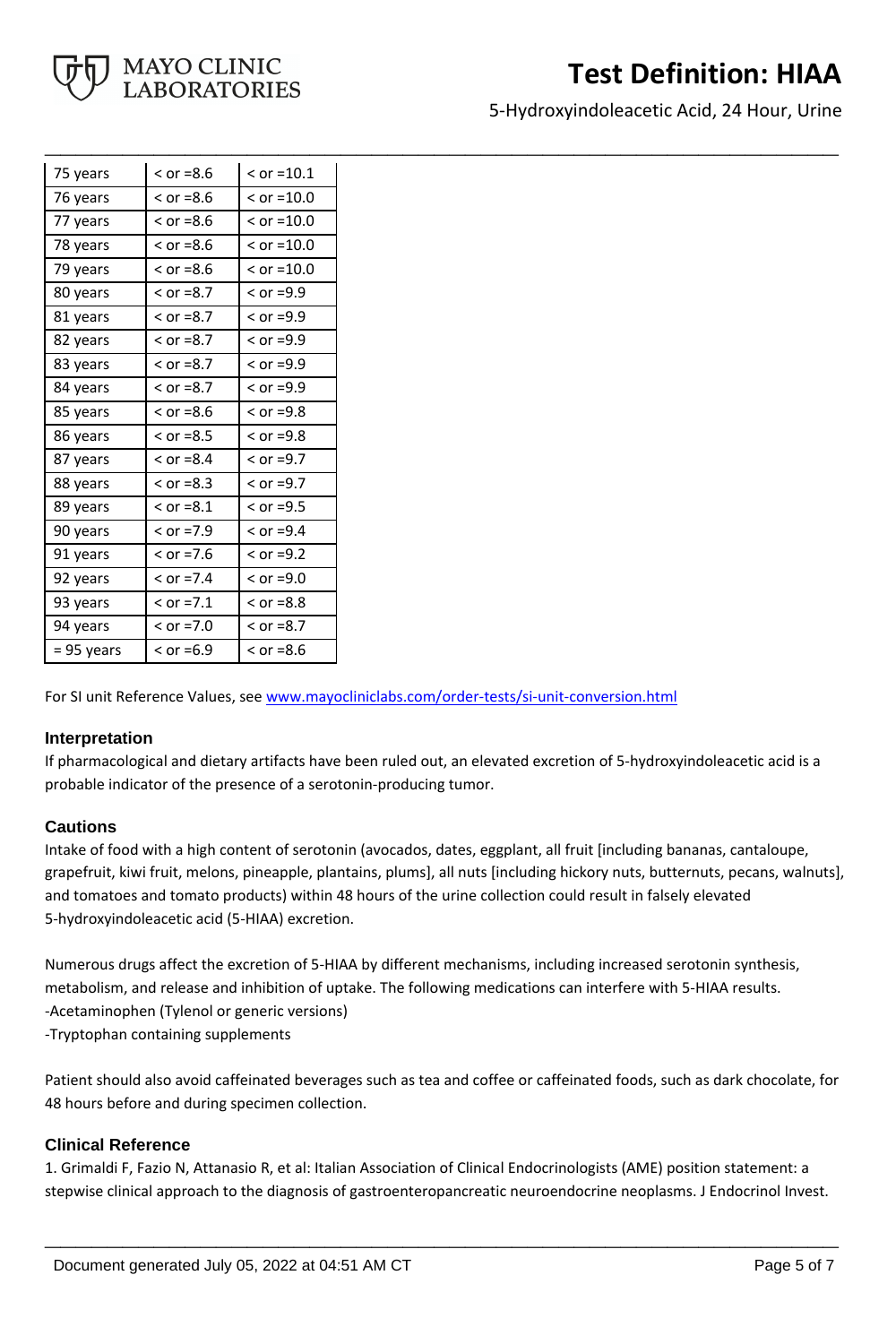

5-Hydroxyindoleacetic Acid, 24 Hour, Urine

#### 2014;37(9):875-909. doi:10.1007/s40618-014-0119-0

2. Vinik A, Hughes MS. Feliberti E, et al: Carcinoid tumors. In: Feingold KR, Anawalt B, Boyce A, et al, eds. Endotext [Internet]. MDText.com Inc; 2000. Updated February 5, 2018. Accessed May 5, 2021. Available at www.ncbi.nlm.nih.gov/books/NBK279162/ 3. Shah D, Mandot A, Cerejo C, et al: The outcome of primary hepatic neuroendocrine tumors: A single-center experience. J Clin Exp Hepatol. 2019 Nov-Dec;9(6):710-715. doi: 10.1016/j.jceh.2019.08.002 4. Perry D, Hayek SS: Carcinoid heart disease: A guide for clinicians. Cardiol Clin. 2019 Nov;37(4):497-503. doi: 10.1016/j.ccl.2019.07.014 5. Degnan AJ, Tocchio S, Kurtom W, Tadros SS: Pediatric neuroendocrine carcinoid tumors: Management, pathology, and

**\_\_\_\_\_\_\_\_\_\_\_\_\_\_\_\_\_\_\_\_\_\_\_\_\_\_\_\_\_\_\_\_\_\_\_\_\_\_\_\_\_\_\_\_\_\_\_\_\_\_\_**

imaging findings in a pediatric referral center. Pediatr Blood Cancer. 2017 Sep;64(9). doi: 10.1002/pbc.26477 6. Corcuff JB, Chardon L, El Hajji Ridah I, Brossaud J: Urinary sampling for 5HIAA and metanephrines determination: revisiting the recommendations. Endocr Connect. 2017 Aug;6(6):R87-R98. doi:10.1530/EC-17-0071

## **Performance**

## **Method Description**

5-Hydroxyindoleacetic acid (5-HIAA) is measured by solid phase extraction of an aliquot from a 24-hour urine collection and liquid chromatography tandem mass spectrometry analysis. 5-HIAA is quantitated using a custom synthesized stable isotope labeled internal standard (d6-5-HIAA) from calibration over a concentration range 0.5 to 150 mg/L.(Kroll CA, Magera MJ, Helgeson JK, et al: A liquid chromatography-tandem mass spectrometry method for the determination of 5-hydroxyindole-3-acetic acid in urine. Clin Chem. 2002;48:2049-2051; Calanchini M, Tadman M, Krogh J, Fabbri A, Grossman A, Shine B: Measurement of urinary 5-HIAA: correlation between spot versus 24-h urine collection. Endocr Connect. 2019 Aug 1;8[8]:1082-1088)

**\_\_\_\_\_\_\_\_\_\_\_\_\_\_\_\_\_\_\_\_\_\_\_\_\_\_\_\_\_\_\_\_\_\_\_\_\_\_\_\_\_\_\_\_\_\_\_\_\_\_\_**

#### **PDF Report**

No

**Day(s) Performed** Monday through Friday

**Report Available** 2 to 4 days

**Specimen Retention Time** 7 days

**Performing Laboratory Location** Rochester

**Fees & Codes**

#### **Fees**